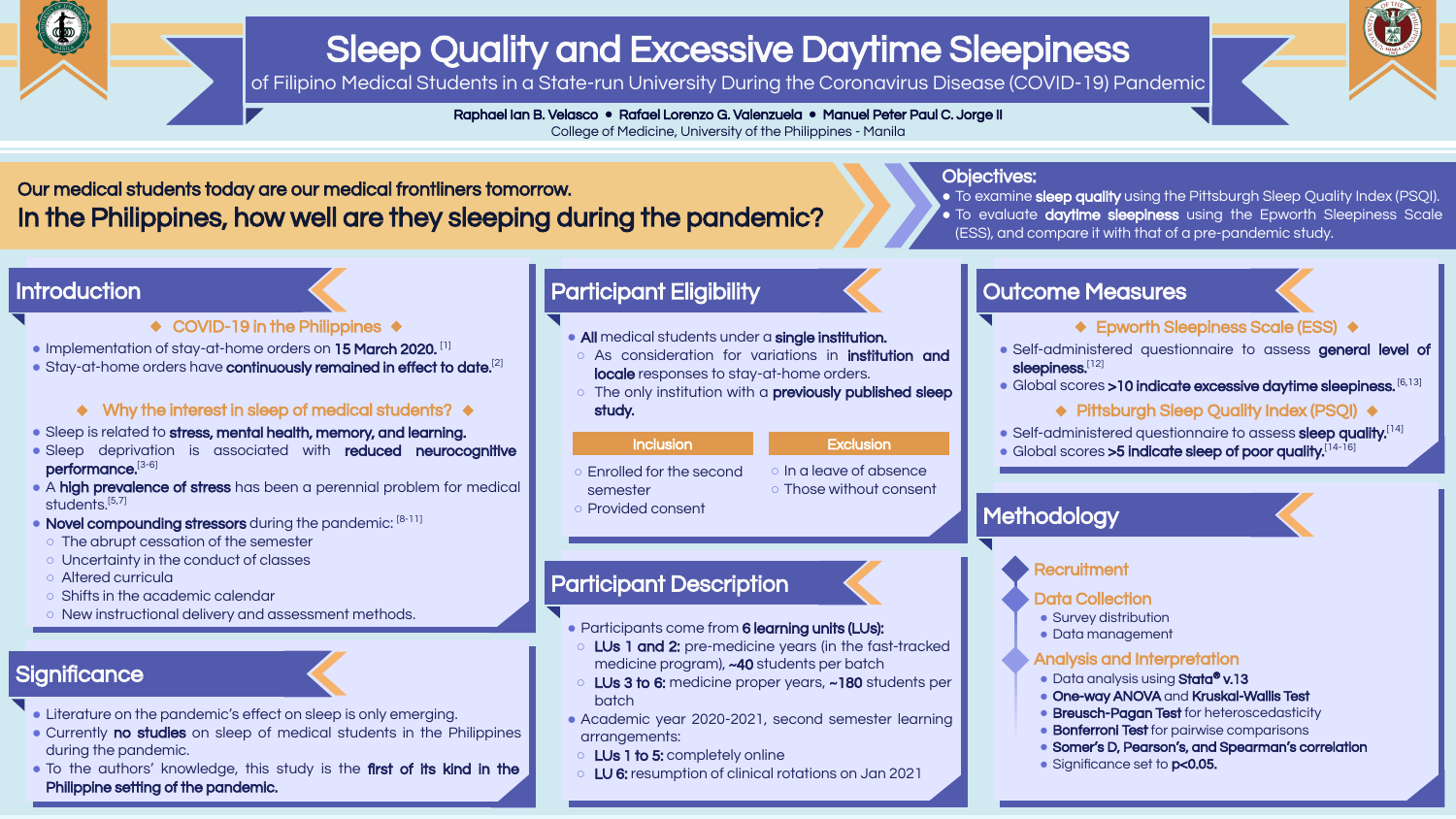# Sleep Quality and Excessive Daytime Sleepiness

of Filipino medical students during the COVID-19 pandemic

# Daytime Sleepiness ◆ Degree of Daytime Sleepiness per Sex and LU ◆ (n=709) Excessive  $(>10)$  Normal  $(≤10)$  $25%$ 50% 75% 100% Male Female LU1 LU2 LU3 LU4 LU5 LU6 Total

# ◆ Daytime Sleepiness ◆



- 62.34% have poor sleep quality.
- A greater percentage of females are affected.
- Statistically significant difference in scores among LUs.
- More than half of each class have poor sleep quality.
- PSOI scores from areas with stricter lockdowns were not significantly different with those of other regions.
- **●** Lower year levels tend to be more affected:
- Shorter sleep duration for LU 4 vs. LU 5;
- Worse day dysfunction for LUs 1 and 3 vs. LUs 4, 5, and 6;
- Worse subjective perception of sleep quality by LUs 3 and 4 vs. LU 6; and
- Worse sleep quality (global PSQI) in LU 1 vs. LUs 5 and 6.





- 41.18% have excessive daytime sleepiness.
- A greater percentage of females are affected.
- Statistically significant difference in scores among LUs.
- Only LU 1 had excessive daytime sleepiness in more than half of the class.
- ESS scores from areas with stricter lockdowns were not significantly different with those of other regions.
- Relative to a **pre-pandemic study (2016-2017)** by Jorge et al. <sup>[6]</sup> on a population with similar demographics, **the** average ESS scores during the pandemic decreased for almost all LUs.
- Statistically significant only for LUs 1, 2, 3, and 6.

Velasco **●** Valenzuela **●** Jorge | College of Medicine, University of the Philippines - Manila



## ◆ Sleep Quality ◆